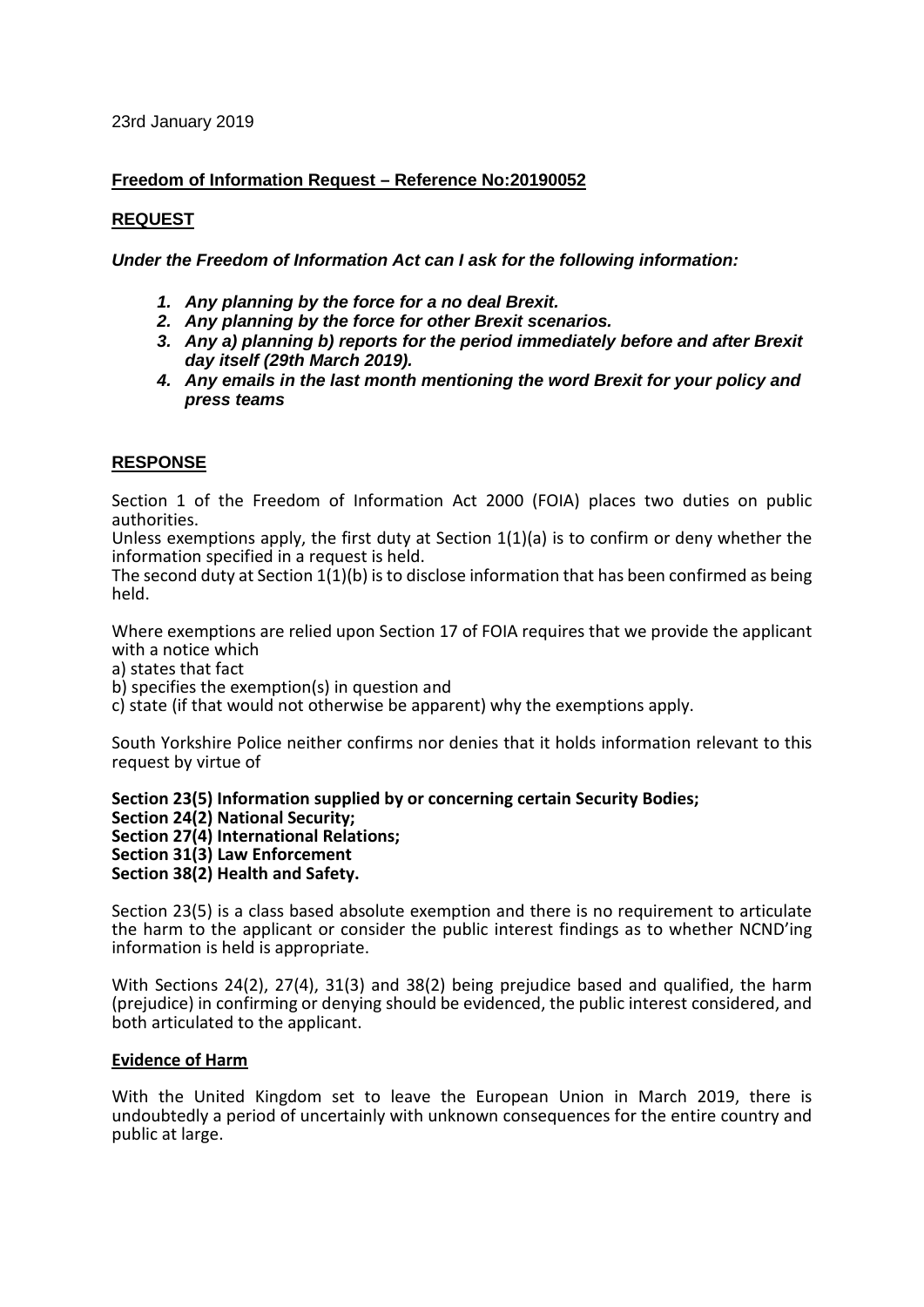There is a lot of information published on the Gov.UK website to keep the general public up to speed on the ongoing negotiations for Brexit. Some of the publications include information about the Article 50 process; the policy paper on The Future Relationship between the United Kingdom and the European Union, to name but a few, see below link:

[https://www.gov.uk/government/publications/legislating-for-the-withdrawal-agreement](https://www.gov.uk/government/publications/legislating-for-the-withdrawal-agreement-between-the-united-kingdom-and-the-european-union)[between-the-united-kingdom-and-the-european-union](https://www.gov.uk/government/publications/legislating-for-the-withdrawal-agreement-between-the-united-kingdom-and-the-european-union)

There is also a vast amount of media speculation and rumour surrounding potential fall-out should there be a no-deal Brexit.

Examples can be found at the below links:

[https://www.independent.co.uk/news/uk/politics/brexit-latest-news-life-saving-drugs](https://www.independent.co.uk/news/uk/politics/brexit-latest-news-life-saving-drugs-access-catastrophic-effect-healthcare-treatment-expert-ema-mhra-a7810896.html)[access-catastrophic-effect-healthcare-treatment-expert-ema-mhra-a7810896.html](https://www.independent.co.uk/news/uk/politics/brexit-latest-news-life-saving-drugs-access-catastrophic-effect-healthcare-treatment-expert-ema-mhra-a7810896.html)

<https://www.ft.com/content/883fc90c-46c9-11e7-8d27-59b4dd6296b8>

[https://www.bbc.co.uk/news/uk-politics-](https://www.bbc.co.uk/news/uk-politics-45237152?intlink_from_url=https://www.bbc.co.uk/news/topics/cwlw3xz0lvvt/brexit&link_location=live-reporting-story)45237152?intlink\_from\_url=https://www.bbc.co.uk/news/topics/cwlw3xz0lvvt/brexit&link [location=live-reporting-story](https://www.bbc.co.uk/news/uk-politics-45237152?intlink_from_url=https://www.bbc.co.uk/news/topics/cwlw3xz0lvvt/brexit&link_location=live-reporting-story)

Although there is some information within the public domain about Brexit generally, any release under FOIA is a disclosure to the world, not just to the individual making the request. To confirm or deny whether information is or isn't held in respect of contingency/emergency planning, impact assessments, etc., in preparation for leaving the EU, would reveal which forces have plans in place and which forces do not.

This knowledge would enable criminals and terrorists to geographically map force areas which are 'vulnerable' thereby rendering them easy targets.

Police forces work in conjunction with other agencies and information is freely shared in line with information sharing protocols. Modern day policing is intelligence-led and this is particularly pertinent with regard to both law enforcement and national security. The public expect police forces to use all powers and tactics available to them to prevent and detect crime or disorder and maintain public safety.

The prevention and detection of crime is the foundation upon which policing is built and the threat from terrorism cannot be ignored. It is generally recognised that the international security landscape is increasingly complex and unpredictable. The current UK threat level from international terrorism, based on intelligence, is assessed as 'Severe' which means that a terrorist attack is highly likely, see below link:

## <https://www.mi5.gov.uk/threat-levels>

In order to counter criminal and terrorist behaviour, it is vital that the police have the ability to work together, where necessary covertly, to obtain intelligence within current legislative frameworks to assist in the investigative process to ensure the successful arrest and prosecution of offenders who commit or plan to commit acts of terrorism.

To achieve this goal, it is vitally important that information sharing takes place between police officers, members of the public, police forces as well as other security law enforcement bodies within the United Kingdom. Such an action would support counter-terrorism measures in the fight to deprive terrorist networks of their ability to commit crime.

The impact of confirming or denying whether information is or isn't held under FOI which aids in identifying whether or not South Yorkshire Police have plans in place to deal with any community/civil unrest following a no-deal agreement post Brexit, would provide those intent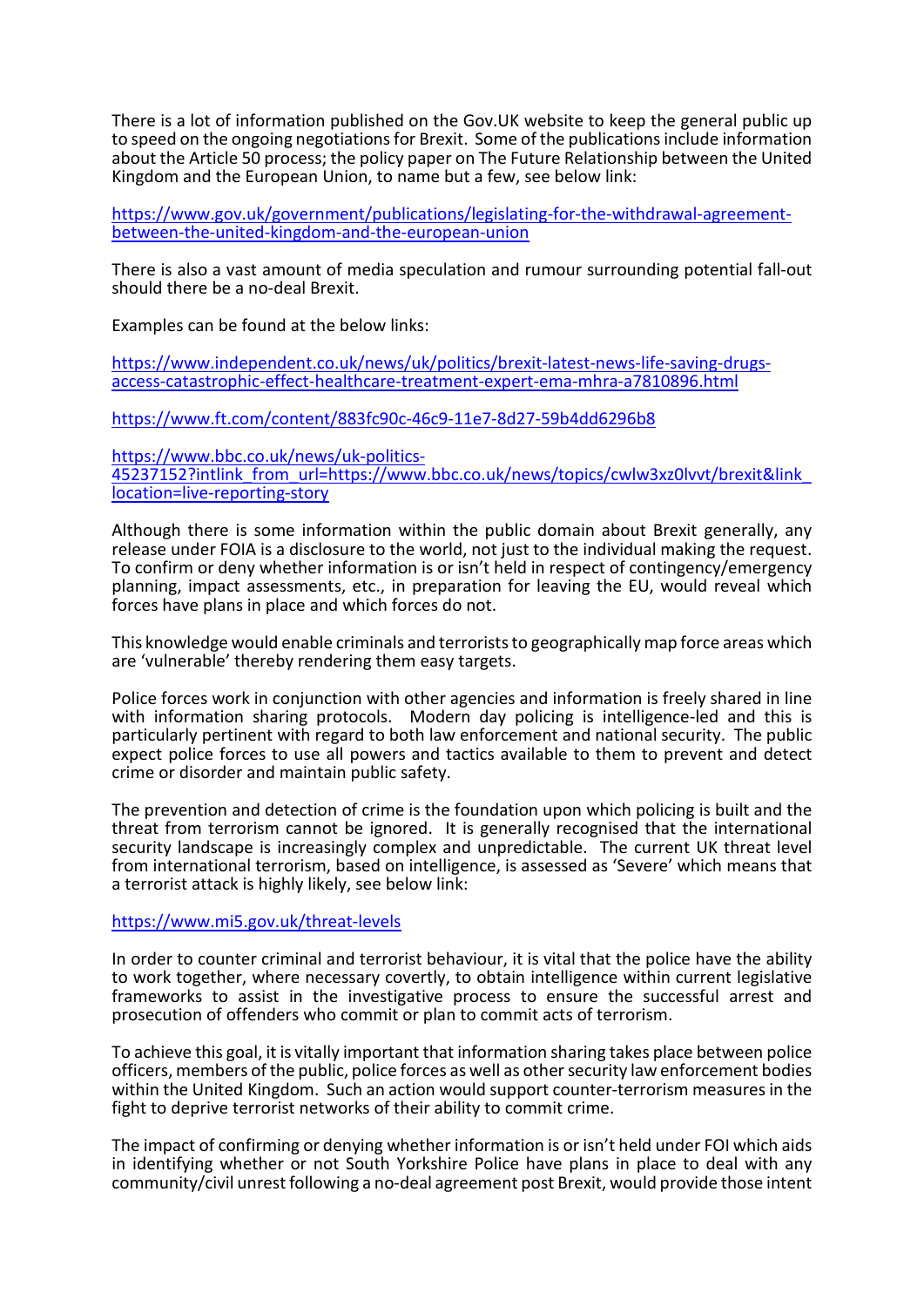on committing criminal or terrorist acts with valuable information as to where the police believe civil unrest may and may not occur.

Furthermore, Brexit is currently subject of huge diplomatic negotiations between Governmental Heads of State within the United Kingdom and EU countries. Smooth relations between the UK and other States is reliant on upholding confidence and trust. Should the United Kingdom fail to preserve these qualities, by confirming or denying whether information is or isn't held, which in itself reveals information, the ability to protect and promote UK interests through international relations will be hindered.

The Police Service has a duty of care to all individuals, including members of the public, police officers and police staff members. As the whole country is affected by the impending exit from the European Union, and irrespective of whether forces are or are not currently compiling contingency/emergency plans, the health and safety of the community at large would be compromised by highlighting where there are no plans which would enable offenders to target their offending at vulnerable force areas which could lead to the public receiving injuries and suffering with stress and anxiety.

### **Public Interest Considerations**

#### **Section 24(2) National Security**

#### Factors favouring complying with Section 1(1)(1) confirming that information is held

The public are entitled to know how public funds are spent and resources distributed within an area of policing, particularly in relation to contingency planning. Confirmation or denial of whether contingency plans for a non-deal Brexit are held by South Yorkshire Police would improve public debate. In addition, by confirming or denying South Yorkshire Police would be held to account where large scale policing may be required to combat community unrest and terrorist activity.

#### Factors against complying with Section 1(1)(a) confirming or denying that information is held

Security measures are put in place to protect the community that we serve. As evidenced within the harm to confirm detail of specific contingency/emergency plans within individual force areas, would highlight to terrorists and individuals intent on carrying out criminal behaviour, planned policing tactics with regard to security and crime prevention techniques. This would ultimately increase the risk of harm to the general public and significantly undermine any ongoing or future operations to protect the security or infrastructure of the United Kingdom.

Taking into account the current security climate within the United Kingdom, no information (such as citing an exemption which confirms information pertinent to this request is held, or conversely stating 'no information is held') which may aid a terrorist should be disclosed. To what extent this information may aid a terrorist is unknown, but it is clear that it will have an impact on a force's ability to monitor terrorist activity.

Irrespective of what information is or isn't held, the public entrust the Police Service to make appropriate decisions with regard to their safety and protection and the only way of reducing risk is to be cautious with what is placed into the public domain.

The cumulative effect of terrorists gathering information from various sources would have a huge impact when linked to information gathered from various sources about terrorism. Information disclosed over time will give a more detailed account of the tactical infrastructure of not only a force area but also the country as a whole.

Any incident that results from such a disclosure would by default affect National Security.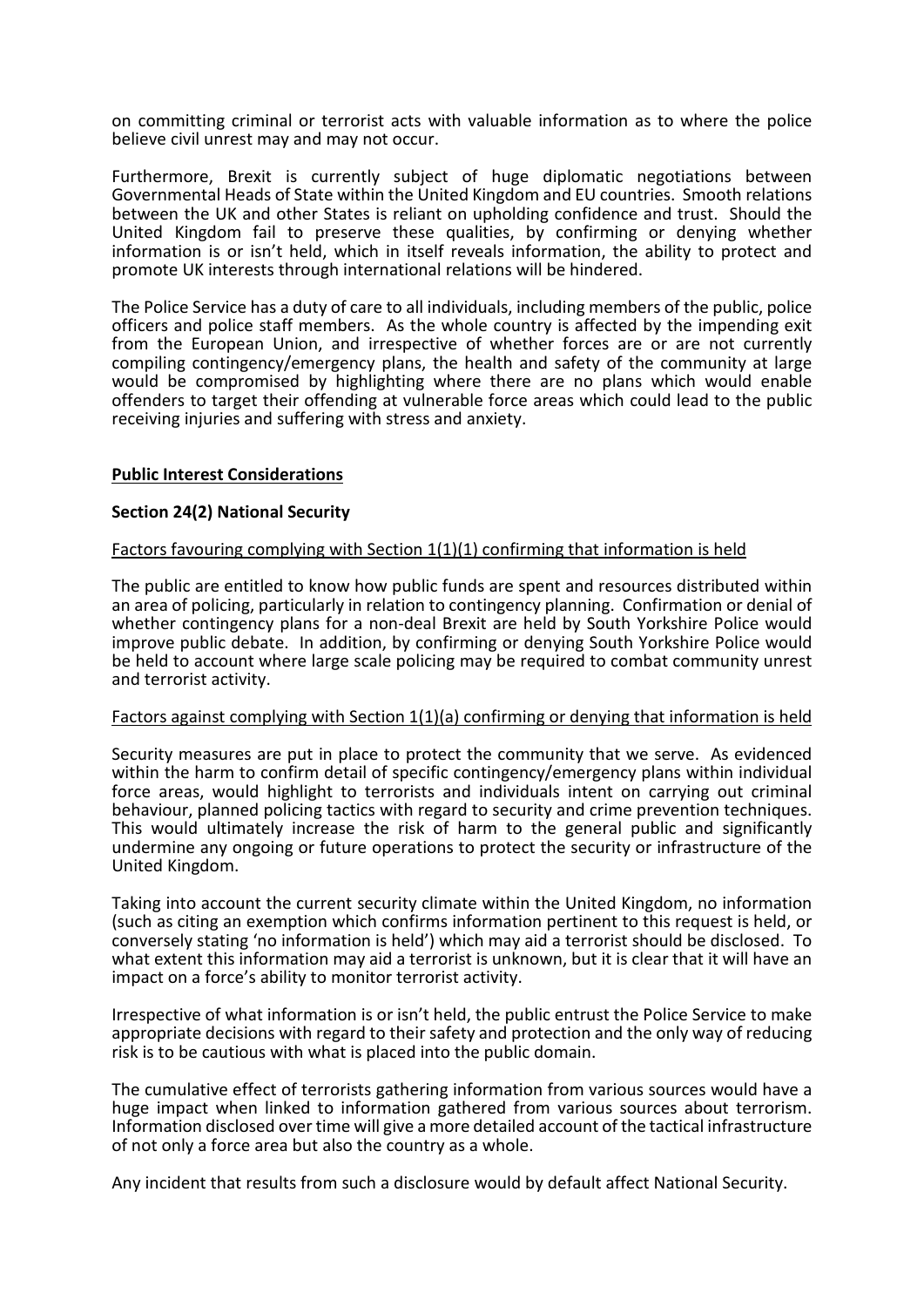Other organisations outside the Police Service are also widely engaged in targeting terrorism, see below links:

[http://www.nationalcrimeagency.gov.uk/news/news-listings/362-nca-unveils-campaign-to-disrupt](http://www.nationalcrimeagency.gov.uk/news/news-listings/362-nca-unveils-campaign-to-disrupt-the-use-of-airfields-and-light-aircraft-by-organised-criminals)[the-use-of-airfields-and-light-aircraft-by-organised-criminals](http://www.nationalcrimeagency.gov.uk/news/news-listings/362-nca-unveils-campaign-to-disrupt-the-use-of-airfields-and-light-aircraft-by-organised-criminals) 

### <https://www.mi5.gov.uk/terrorism>

Therefore by confirming or denying that information exists relevant to contingency/emergency plans for a no deal Brexit would harm the close relationship that exists within such organisations, where trust and confidence in this specific area has been built up.

To confirm or deny whether South Yorkshire Police hold information would allow inferences to be made about the nature and extent of national security related activities which may or may not take place in a given area. This could enable terrorist groups to take steps to avoid detection and as such, confirmation or denial would be damaging to national security.

By confirming or denying any policing arrangements of this nature would render National Security measures less effective. This would lead to the compromise of ongoing or future operations to protect the security or infrastructure of the United Kingdom and increase the risk of harm to the public.

## **Section 27(4) International Relations**

## Factors favouring complying with Section 1(1)(1) confirming that information is held

Irrespective of what information may or may not be held, confirming information is held would provide openness and transparency by highlighting that South Yorkshire Police is proactively engaging with Governmental Departments and other law enforcement agencies both at home and abroad as part of global crime prevention initiatives.

### Factors against complying with Section 1(1)(a) confirming or denying that information is held

The importance of building and maintaining goodwill within international relations cannot be underestimated. By confirming or denying that South Yorkshire Police has received communications from other global law enforcement agencies relating to contingency plans for a no deal Brexit, would undermine the relationship and trust built up between police forces and international agencies.

### **Section 31(3) Law Enforcement**

# Factors favouring complying with Section 1(1)(a) – confirming information is held

By confirming or denying whether South Yorkshire Police have contingency/emergency plans to target community unrest and disorder following a no deal Brexit would lead to better public awareness and reassurance which would assist public debate on this subject.

### Factors favouring non-compliance with Section 1(1)(a)]

The Police Service will not confirm whether or not it is involved in future policing plans following a no deal Brexit. To do so would suggest that South Yorkshire Police takes its responsibility to protect the safety of individuals seriously. Public safety is of paramount importance and although the Civil Contingencies Act stipulates that the public should be advised of any impending danger, to do so at a time when the planning may or may not be